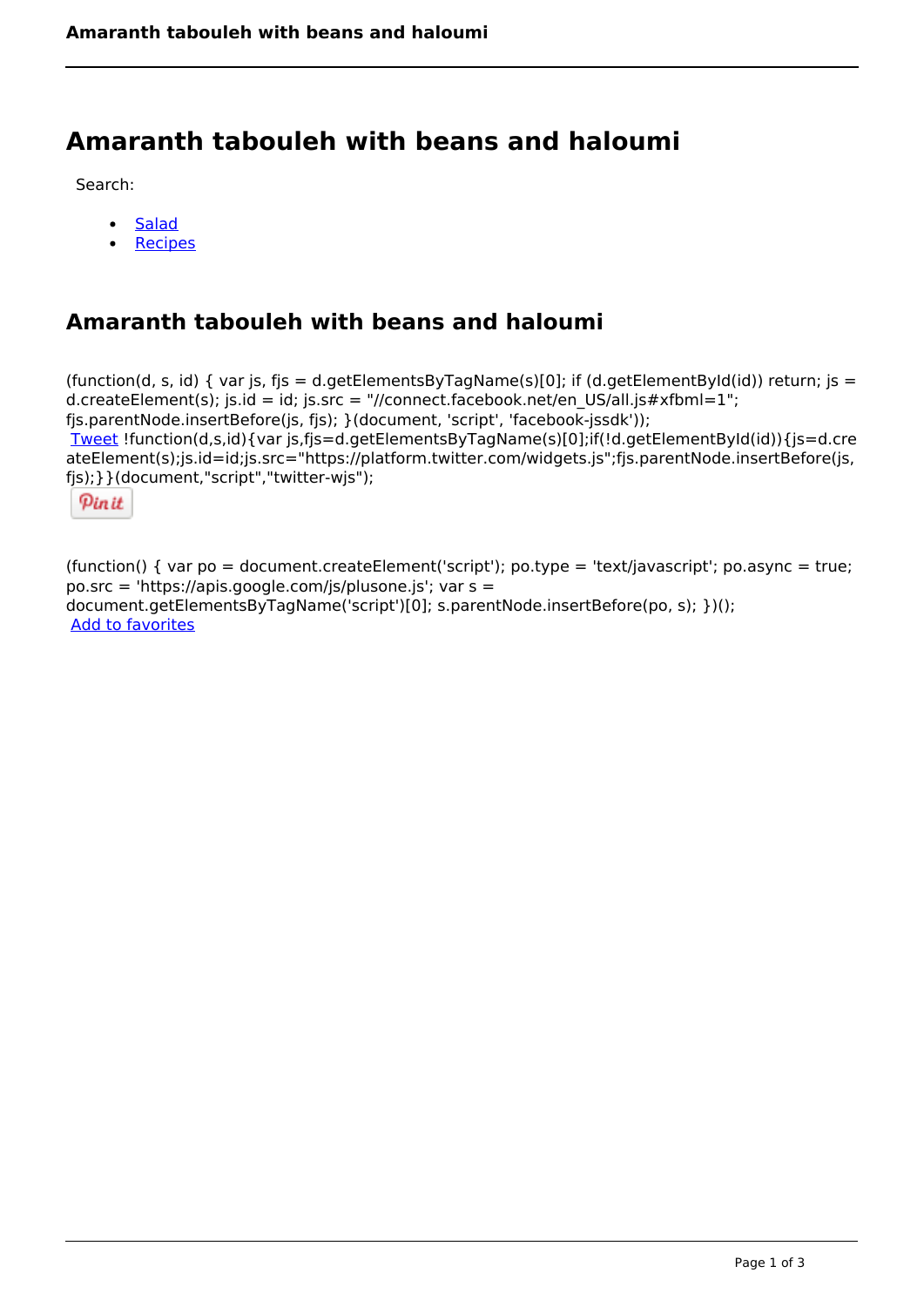## **Amaranth tabouleh with beans and haloumi**



Rate this recipe

0 people are cooking this [Count me in](https://www.naturalhealthmag.com.au/flag/flag/favorites/1865?destination=printpdf%2F1865&token=e10a690eb086bc1f880f8ca9f19cc5cb)

The kids will adore the squeaky texture of haloumi and often have it lightly grilled as an afternoon snack; but its texture and salty flavour really shine in a salad.

Martyna Angell, author of [The Wholesome Cook,](http://wholesome-cook.com) separated the tabouleh recipe because it makes a perfect base for fish or leftover roasted vegies and meats. In summer, swap tomato for watermelon. Omit haloumi for a dairy-free, vegan or paleo version!

### **Ingredients (serves 4)**

Tabouleh

- $\cdot$   $\frac{1}{2}$  cup amaranth
- 1 cup filtered water
- 2 kale leaves, central stalks removed, leaves torn roughly
- 3 tbsp lemon juice
- 2 tbsp extra-virgin olive oil or sweet almond or macadamia oil
- 1 ripe truss tomato, diced finely
- 1 cup firmly packed flat-leaf parsley leaves, chopped finely
- $\cdot$  1½ tbsp dried blueberries
- 10 raw almonds, chopped finely
- 3 tbsp walnuts